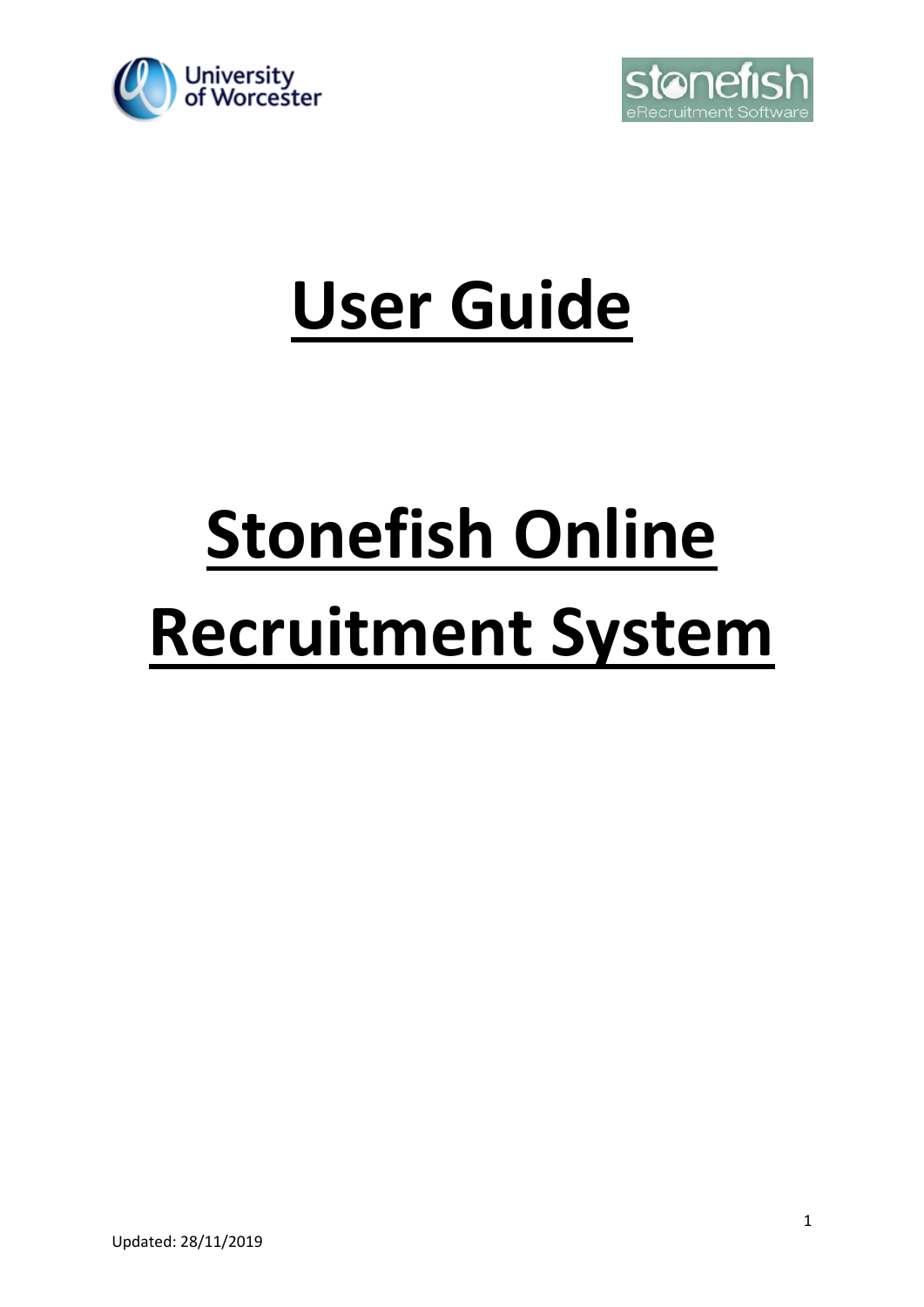



# **Contents:**

| 1. Introduction: Stonefish Recruitment System   | $\boldsymbol{3}$        |
|-------------------------------------------------|-------------------------|
| 2. Authorisation to Recruit (Formerly SVR)      | 4                       |
| a. Raising a new request                        | 5                       |
| <b>b. ATR messaging feature</b>                 | $\overline{\mathbf{z}}$ |
| c. ATR request has been approved - what's next? | 8                       |
| d. Job evaluation (HERA)                        | 9                       |
| e. DBS                                          | 9                       |
| f. Advertising                                  | 10                      |
| 3. Vacancy Management                           | 11                      |
| a. Vacancy owner                                | 14                      |
| b. Interview arrangements                       | 16                      |
| c. Interview panel                              | 17                      |
| d. Selection elements                           | 18                      |
| e. Candidate attendance                         | 19                      |
| f. References                                   | 19                      |
| g. Panel packs and interview schedules          | 20                      |
| h. Supporting documents                         | 20                      |
| 4. Post-selection process                       | 21                      |
| a. Making an offer                              | 22                      |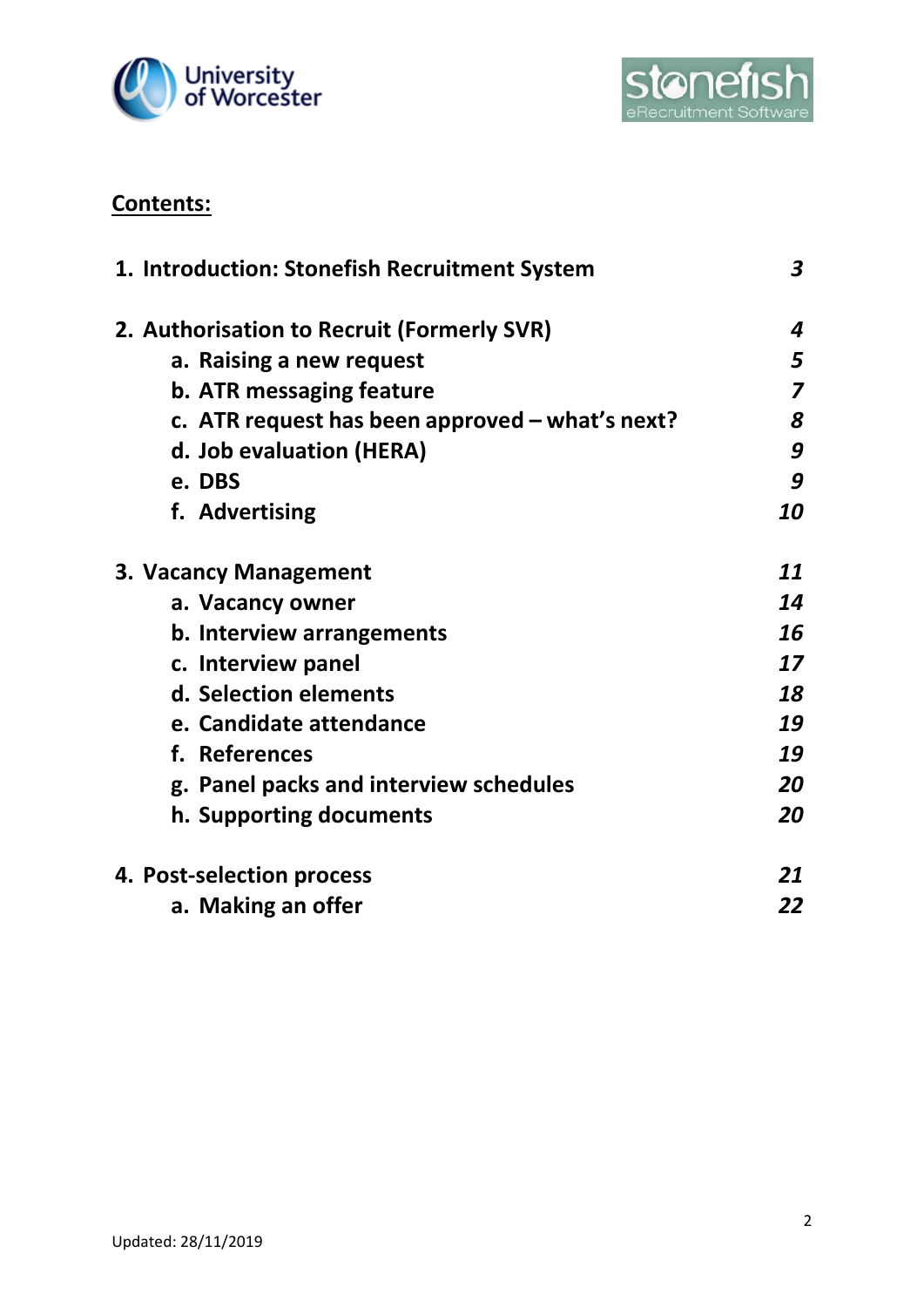



### **1. Stonefish Recruitment System**

Stonefish is the University of Worcester's online recruitment system. Stonefish is cloud-based, and accessible from anywhere using your University employee login details.

Stonefish has several useful features to support you in recruiting for roles in your team and manages the approval process for new or replacement vacancies through the Authorisation to Recruit (ATR) workflow.

This user guide provides step-by-step illustrated guidance on navigating the system, beginning with the ATR process through to submitting offer details for your preferred candidate and tracking their progress as they prepare to join the University.

This user-guide is designed to support any staff member who is interacting with Stonefish and taking part in recruitment and selection processes. You will notice when using Stonefish that fields have green question marks beside them, and by hovering over these the system will provide some guidance on how best to complete the field.

However, if you feel you need more support or your question has not been answered, please contact the HR Recruitment Team by emailing [jobs@worc.ac.uk.](mailto:jobs@worc.ac.uk)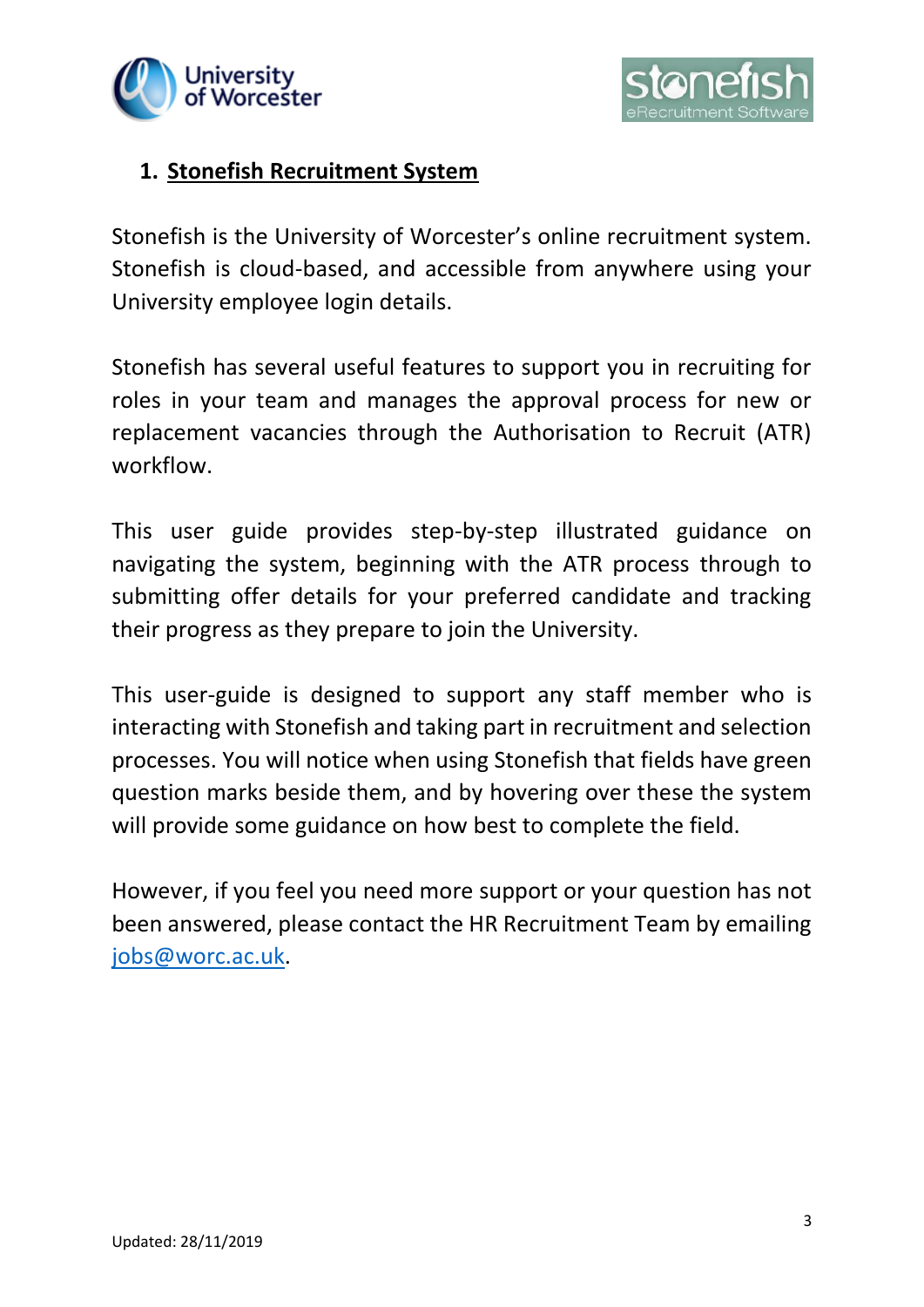



# **2. Authorisation to Recruit (Formerly SVR)**

Once you have identified a need to recruit, you will need to seek approval for a new or replacement post in your team by requesting authorisation via the ATR process. The ATR is also used to seek authorisation to extend an existing fixed term contract.

First, log in to Stonefish, which can be found [here](https://jobs.worcester.ac.uk/)  $-$  or via the Staff portal. Once logged in, click on the *Authorisation to Recruit* option in the top banner, as below:



Once selected, you will be taken to the ATR section of the system. This will display a history of all the requests that you have been involved with previously, and allow you to track the progress of requests that are currently live. You will see sections headed:

- *Requests in Progress*  These are live requests, and are currently making their way through the ATR approval process
- *Requests Finished and Requiring Job Creation* These are approved requests that are ready to be advertised
- *Finished Requests*  These are requests that have been approved and advertised
- *Withdrawn Requests* These are requests that have been withdrawn after submission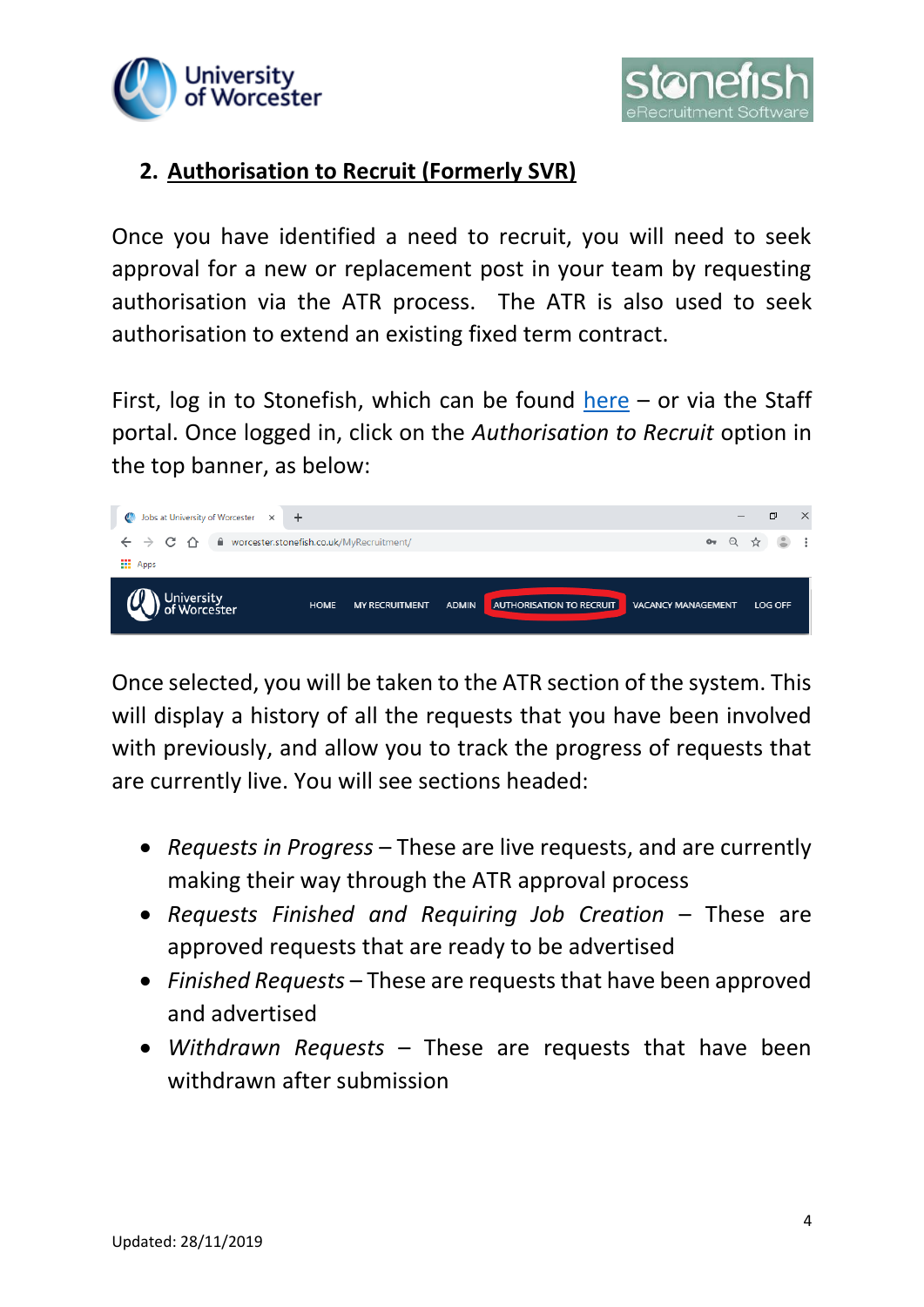



#### **a. Raising a new request**

To raise a request, first you will need to click *Create New Request* in the top right area of the ATR page.



You will then be directed to enter the details of your request, starting with the *Job Title* and *Request Type (*for example *New Position* or *Associate Lecturer*). Depending on your selection for the latter, the form will change to capture the information required for that type of post. You will see this by selecting different options.

It is important to select the correct *Request Type*, as this selection will also dictate the vacancy approval process. An error at this point may void any subsequent approval or cause unnecessary delay. If you are unsure of what selection to make, please contact the Recruitment Team.

Once you have selected the appropriate *Request Type*, continue by entering the required information into the remaining fields. You will also need to upload a draft Job Description and Person Specification for your request to be submitted. These do not need to be the finalised documents but should provide an outline of the Main Duties and Essential Criteria, which gives a good reflection of the role that is being put forward for approval.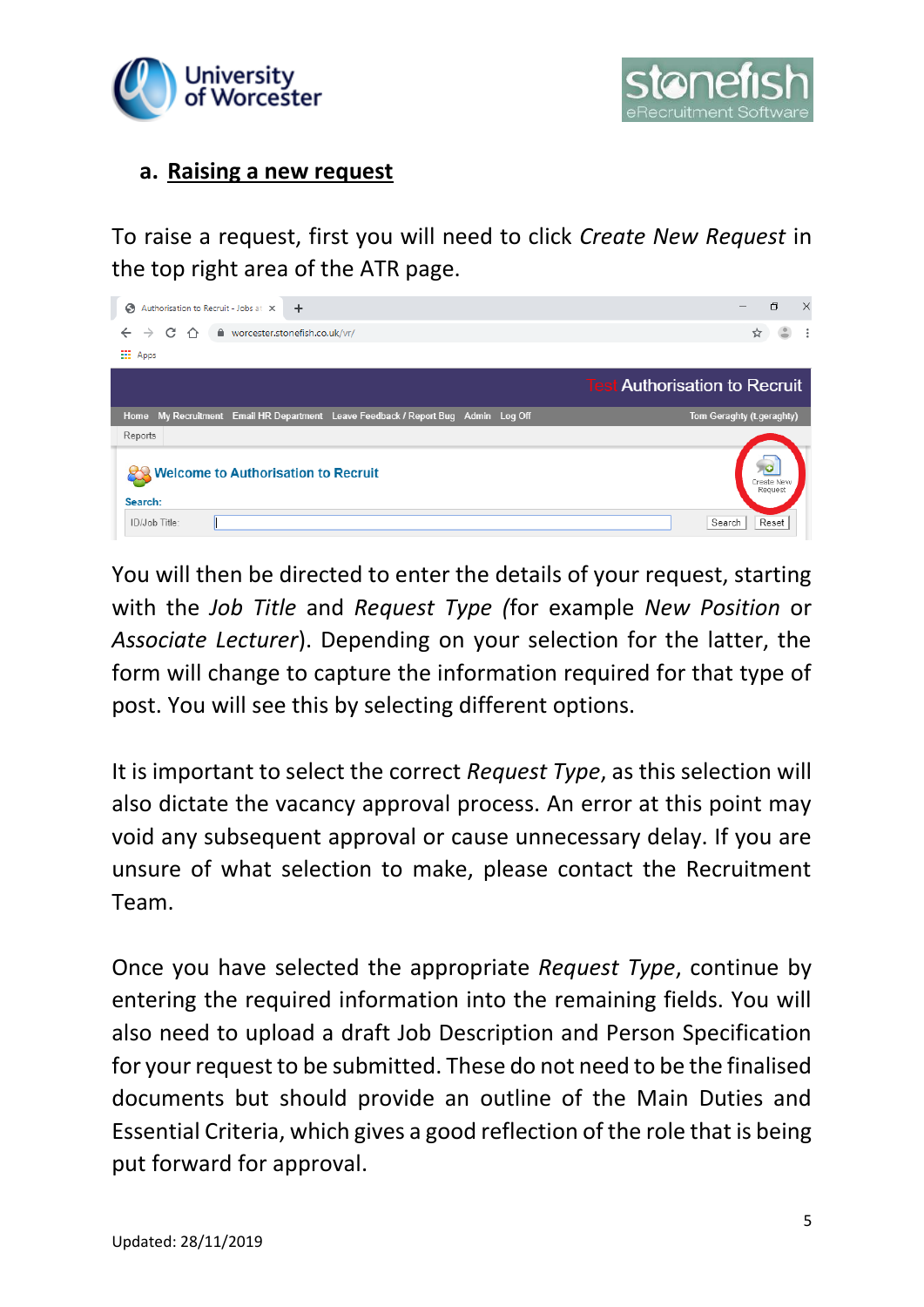



Template documents can be found [here.](https://www2.worc.ac.uk/personnel/765.htm)

The documents should be uploaded at the bottom of the ATR request page, by clicking the *Upload new document* button:



Please select the appropriate document type from the dropdown list, choose the file you wish to upload and then press *Attach*.

| <b>Document Upload</b>                                                                                                                                               |        | $\boldsymbol{\times}$ |
|----------------------------------------------------------------------------------------------------------------------------------------------------------------------|--------|-----------------------|
| What type of file do you want to attach:<br>Job Description                                                                                                          |        |                       |
| Select the file you want to attach:<br>Choose file   No file chosen                                                                                                  | Attach |                       |
| Please note, only text files (.txt), Word Document files (.doc or .docx), Real Text<br>Format files (.rtf) and Portable Document Format files (.pdf) can be uploaded |        |                       |

You will need to upload one document under the *Job Description* type, and one under *Person Specification* before your request can be submitted. Further documents may be required for other request types, such as a copy of the research bid for an externally funded research post.

Once you have entered the required information and attached your documents, return to the top of the page and click *Submit Request* to begin the approval process.

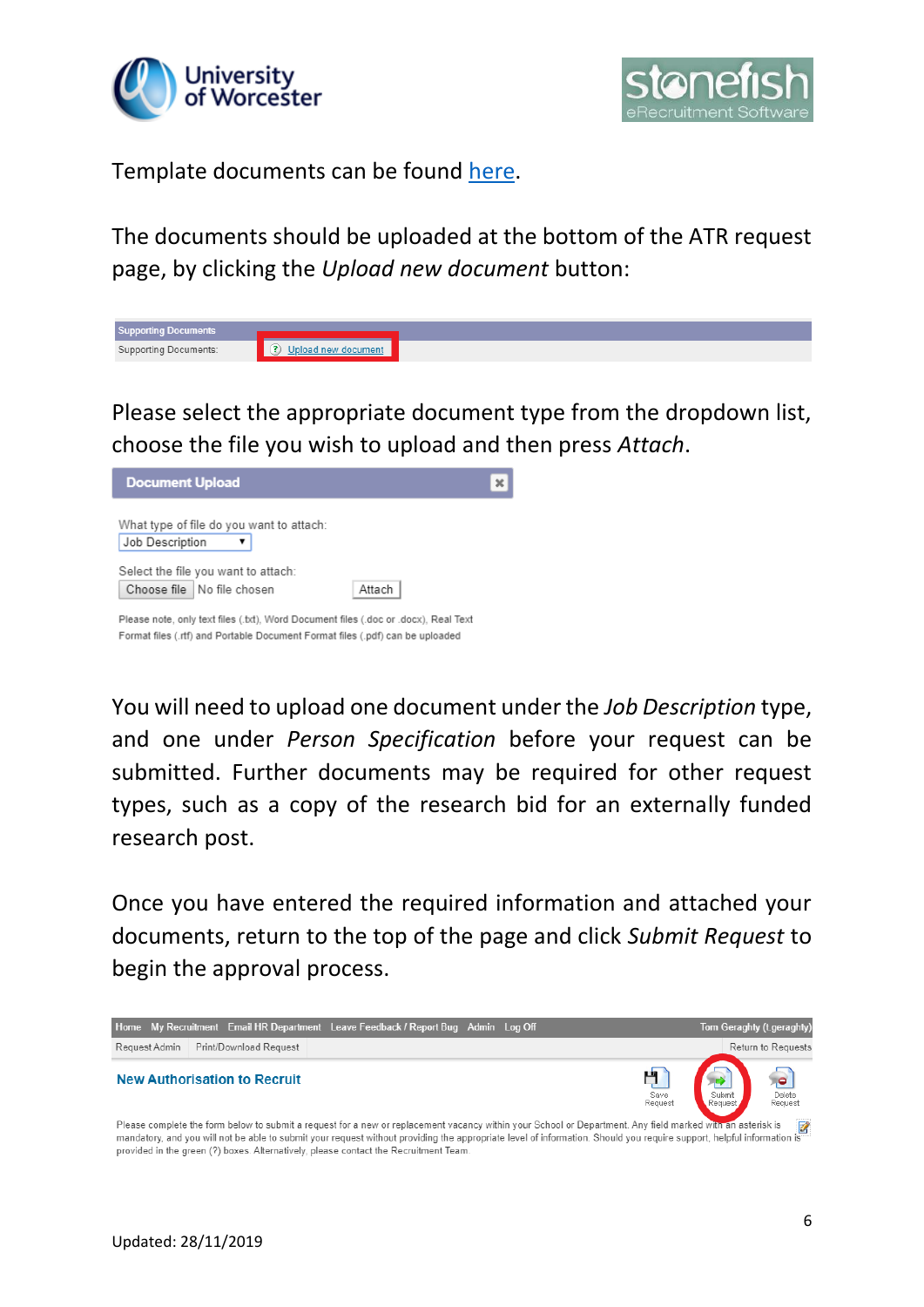



If any of the required information is missing, the system will prevent the request from beginning the approval process until that information is entered.

Stonefish will highlight any areas that you need to enter or amend information.

Once the request has been successfully submitted, you will receive an email notification. You can track the progress of your vacancy throughout the process by returning to the ATR section of Stonefish.

# b. **ATR messaging feature**

As your request makes its way through the ATR process, approvers may have queries or need further information. In order to capture this information, approvers are advised to make use of Stonefish's messaging feature.

To send a message to the originator of the ATR request, click on the *Messaging* icon in the top right of the screen:



A text box will appear and allow you to send a message directly to the originator of the request. The message will trigger an email to the requester, who will then respond within the system creating an audit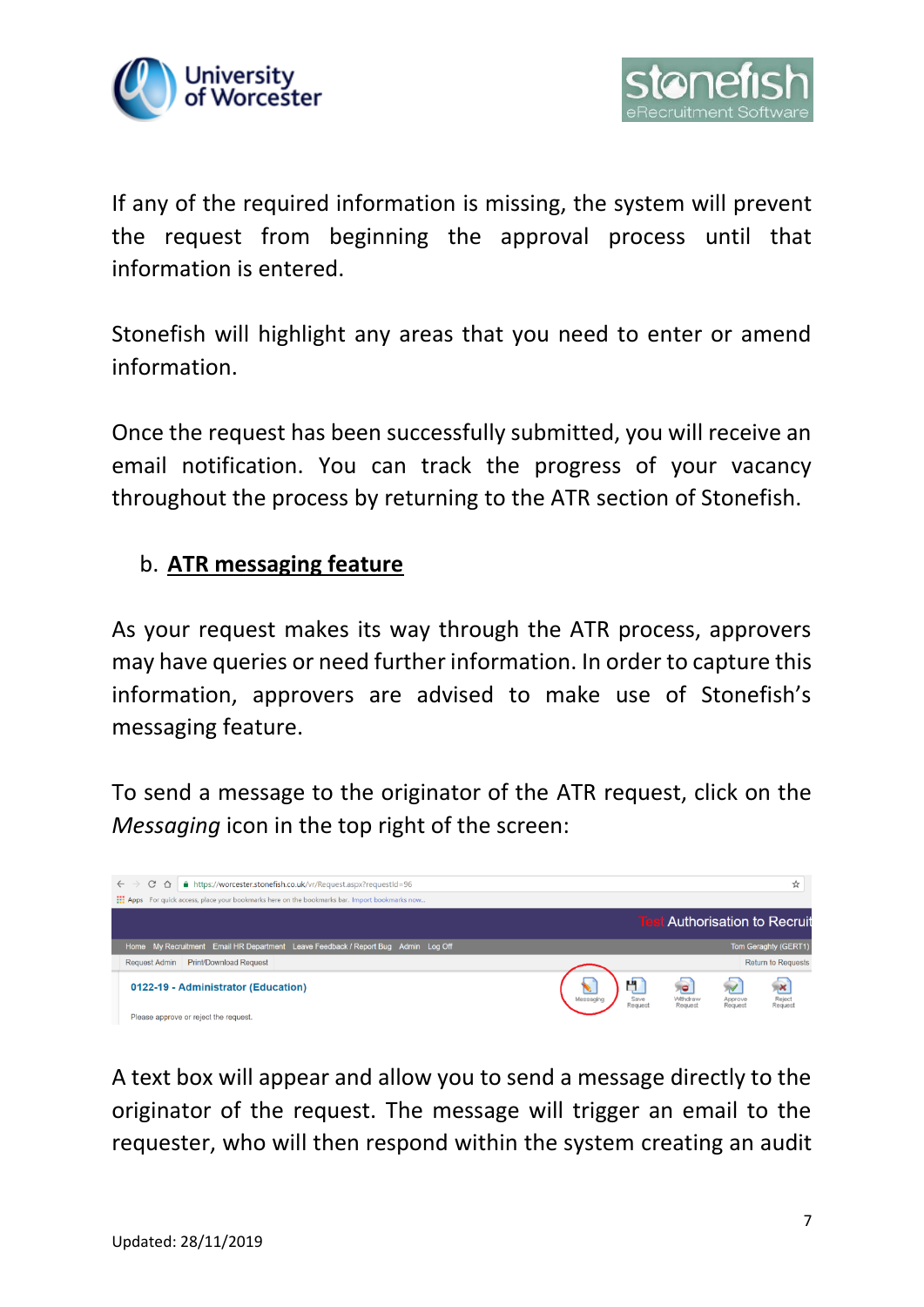



trail of the information – this allows future approvers to review the information without having to raise the same query.

#### c. **ATR request has been approved – what's next?**

Before the Recruitment Team can proceed to advertising your vacancy, you'll need to confirm your final Job Description and Person Specification as well as agree the text for your advert  $-$  the Recruitment Team will support finalising these.

You'll also need to enter some details in the system to allow the Recruitment Team to advertise your vacancy. Return to your request, and provide the information in the *Recruitment Details* tab:

| Request Progress   Request Details   Recruitment Details |               |                                               |                                                                        | Job Advert   Killer Questions   Selection Criteria   Notes   All Documents |  |                                                            |
|----------------------------------------------------------|---------------|-----------------------------------------------|------------------------------------------------------------------------|----------------------------------------------------------------------------|--|------------------------------------------------------------|
| <b>Recruitment Details</b>                               |               |                                               |                                                                        |                                                                            |  | Please complete the following details as fully as possible |
| Market Test:                                             |               | $\circ$ Yes $\circ$ No $\circ$ Not Applicable | (?) Do you wish to meet the Resident Labour Market Test for this role: |                                                                            |  |                                                            |
| Weeks to Advertise:                                      |               | $(2)$ 2 $\blacktriangledown$                  |                                                                        |                                                                            |  |                                                            |
| Advertising:                                             |               | (?) © Internal Only ◯ External                |                                                                        |                                                                            |  |                                                            |
| Panel Chair:                                             | (?)           | None Selected                                 | [Search] [Select Myself]                                               |                                                                            |  |                                                            |
| Assistant:                                               | (3)           | None Selected                                 | [Search] [Select Myself]                                               |                                                                            |  |                                                            |
| Panel Members:                                           | (2)           | <b>None Selected</b>                          | [Search]                                                               |                                                                            |  |                                                            |
| Name and Email of Panel<br>Members Not Listed:           | $\circled{?}$ |                                               |                                                                        |                                                                            |  |                                                            |

You'll need to indicate if the vacancy is required to meet the requirements of the Resident Labour Market Test – guidance is provided in the green question mark beside the field. If you select yes, the vacancy will be automatically set to be advertised for 30 days while a selection of no will set the advert for 14 days. These timeframes can be amended if necessary. If you are unsure about whether a Resident Labour Market Test is required please contact HR.

You'll also need to assign the colleagues who will be involved in shortlisting to your vacancy. Firstly, the *Panel Chair.* This is not the Chair of the interview panel, but rather the owner of the vacancy  $-$  if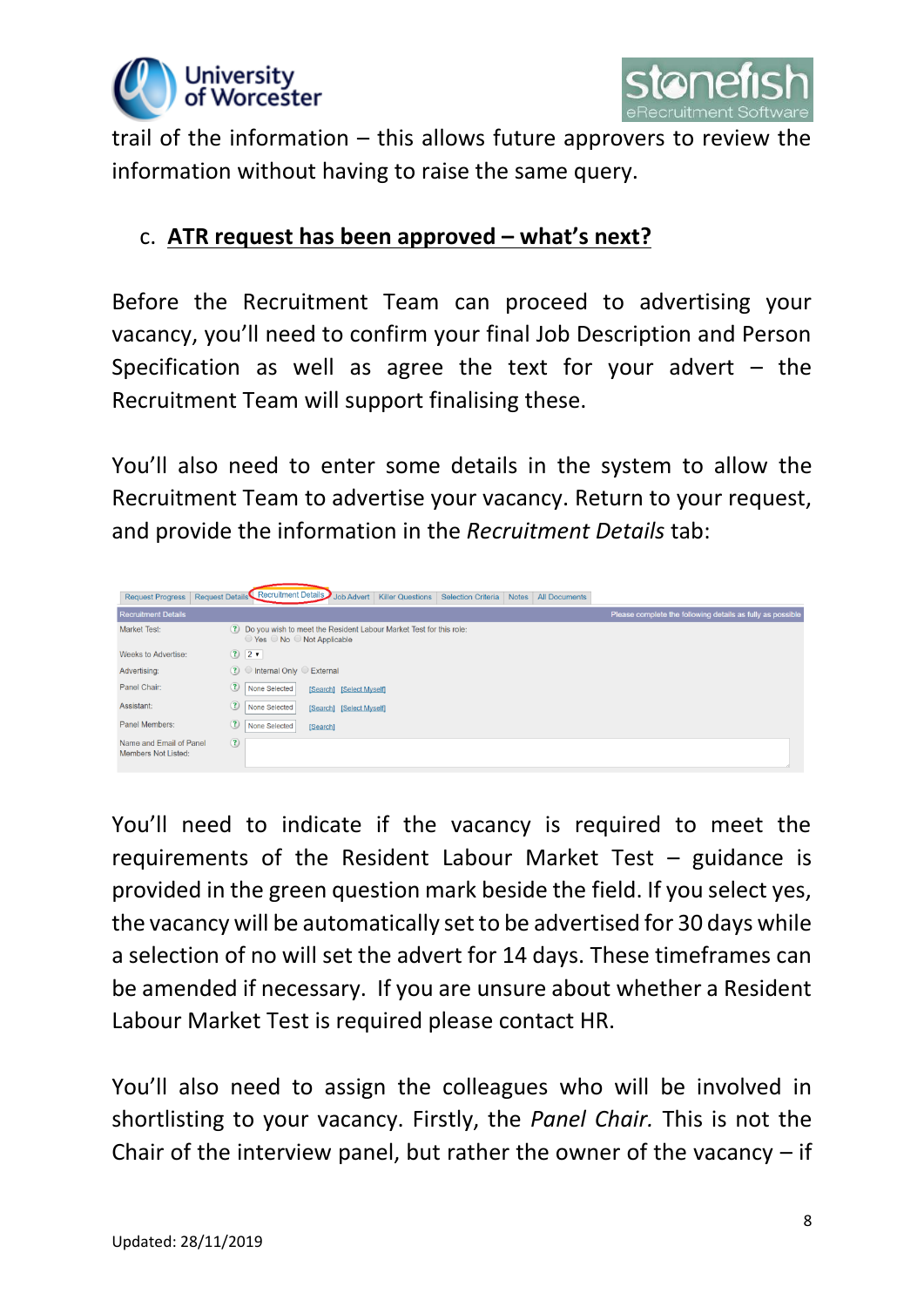



the vacancy is in your Team or Department, then it is likely that you should be assigned this role, and you can do so by clicking *Select Myself.* If this should be another colleague, you can search and select them by clicking *Search*.

NB: the term *Panel Chair* will change to *Vacancy Owner* once the vacancy progresses to the Vacancy Management area of the system.

*Panel Members* will also need to be identified. These are colleagues who will score applications at the shortlisting stage and will not necessarily be interview panel members – interview panel members will be selected later. It is best practice for more than one colleague to take part in shortlisting, so you will need to assign at least one colleague to this role.

You may also select an *Assistant*. This role is for a colleague who will support the Panel Chair/Vacancy Owner with the administration for the vacancy as it progresses. They will have access to the vacancy and can enter information but will not be required to score applications or take part in the shortlisting process. This role is typically occupied by administrative staff, Personal or Executive Assistants.

# d. **Job evaluation (HERA)**

As your vacancy goes through the ATR process, it will reach an early stage titled *HR Review/Grading*. It is at this stage that the HR team will review your ATR request to establish if the banding outlined in the request is confirmed, or if a HERA job evaluation review is required. If that is the case, the HR team will contact you to commence the process and explain what happens next. Your ATR request can continue on, but the vacancy cannot be advertised or appointed to until the correct salary banding is confirmed.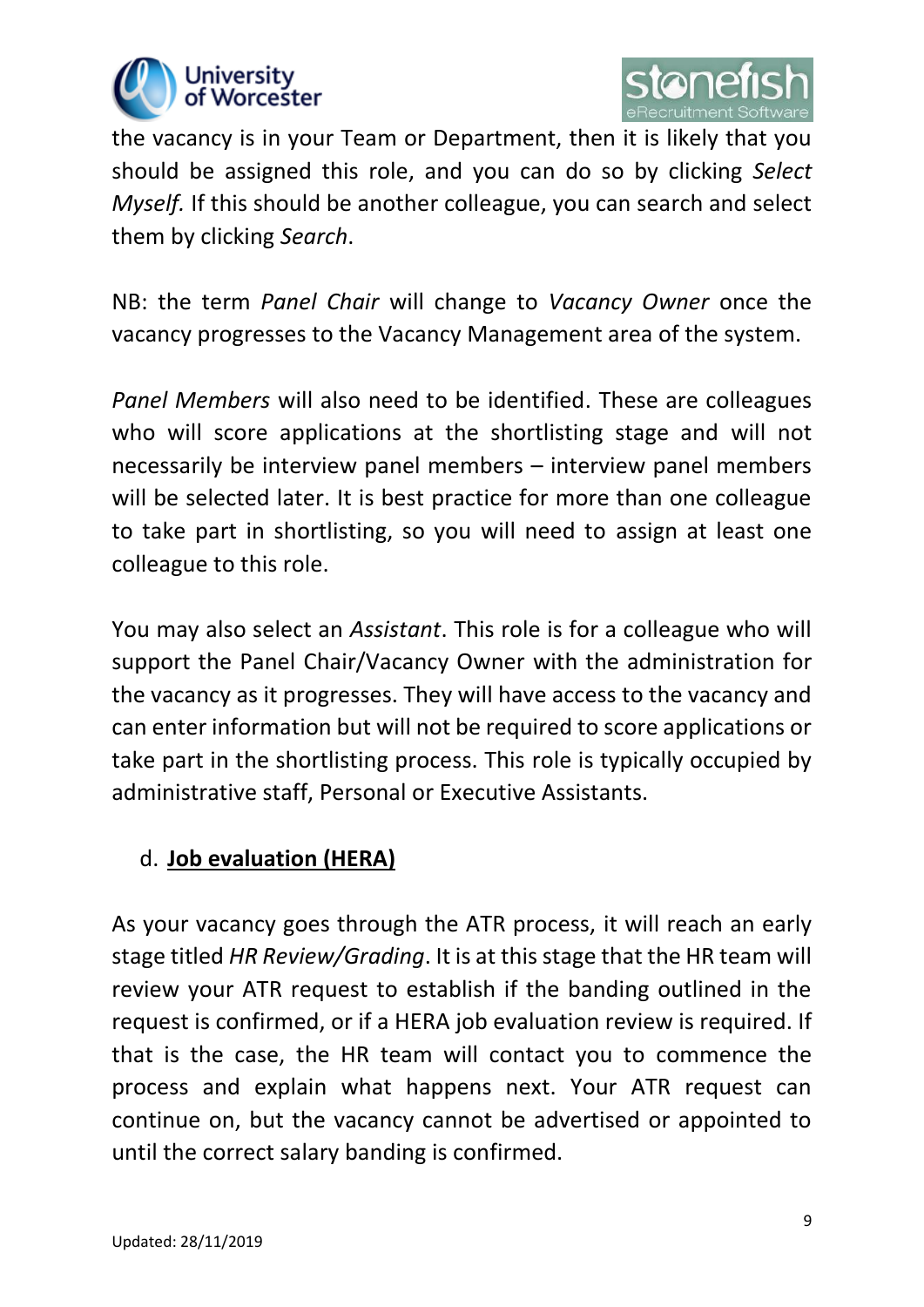



e. **DBS**

Some roles at the University require candidates to undertake an enhanced DBS (Disclosure and Barring Service) check before they can begin work. To establish whether a role requires the successful candidate to undergo such a check, the HR team will review each vacancy at the *HR Review/Grading* stage. In cases where the successful candidate may be required to undertake such a check, the HR team will contact the originator of the ATR request to gather further information and confirm whether a DBS check will be required. This must be established before the vacancy can be advertised.

# f. **Advertising**

Once the necessary information has been provided, this will be reviewed by the Recruitment Team who will confirm that the advert is ready to be published on the University vacancies pages.

The Recruitment Team will then advertise your vacancy at the next available opportunity, based on the information that has been agreed earlier in the ATR process. You will receive a notification when your vacancy is advertised, and the vacancy with move to the *Vacancy Management* area of Stonefish.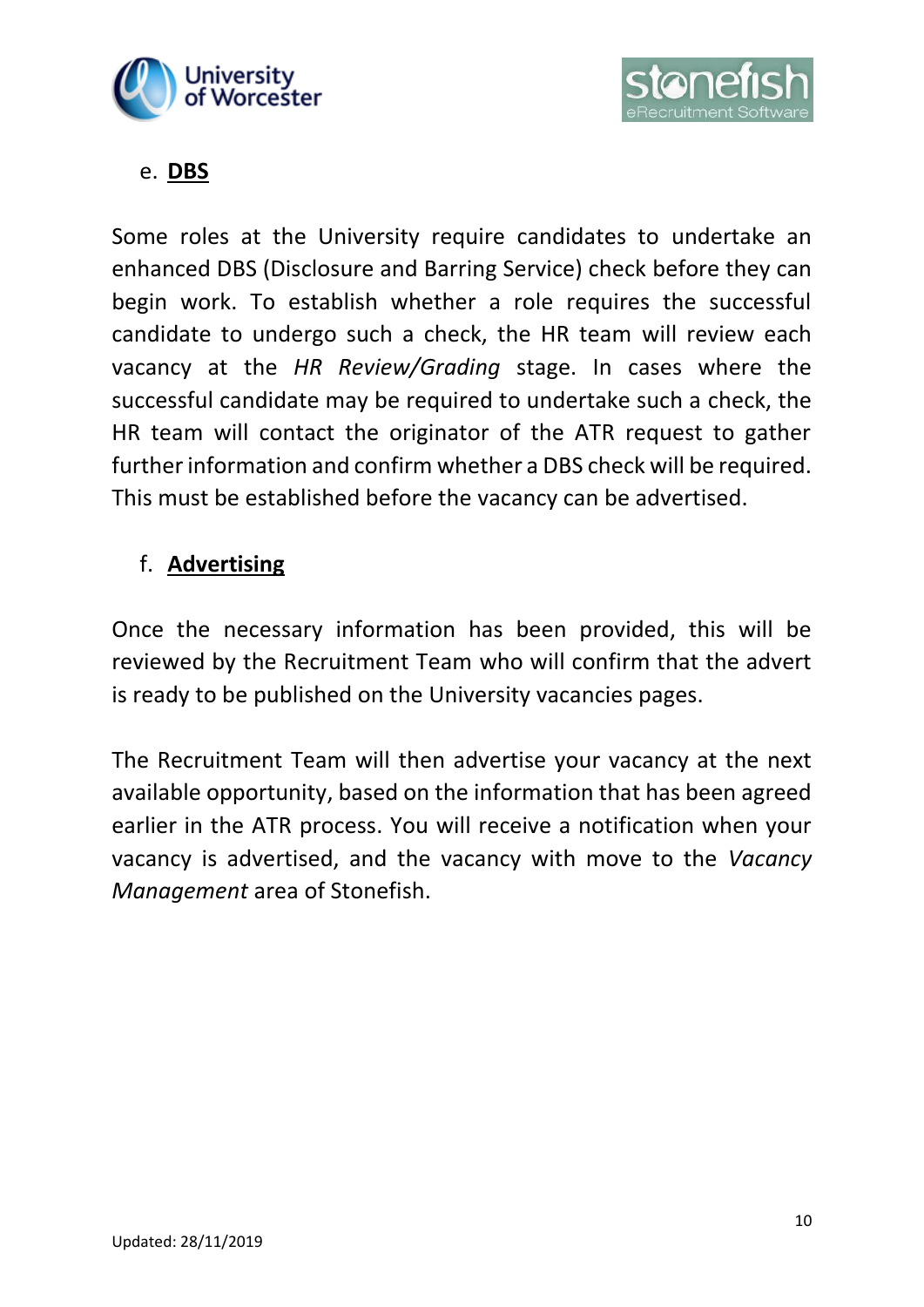



#### **3. Vacancy Management**

*Vacancy Management (VM)* is the area of Stonefish that enables users to manage live vacancies. In this area you will score applications, provide information about selection process and decide how to progress with each candidate's application.

When you enter the VM section you will be able to see an overview of all the vacancies that you are involved in. These may be live adverts or closed vacancies with candidates progressing through the recruitment process. Each vacancy will display its closing date, number of applications and status, as below:

|                           |             | <b>SA Welcome to Vacancy Management</b> |                     |                |                      |                     |
|---------------------------|-------------|-----------------------------------------|---------------------|----------------|----------------------|---------------------|
| Search:                   |             |                                         |                     |                |                      |                     |
| Reference/Title:          |             |                                         |                     |                |                      | Search<br>Reset     |
| Filter:<br>El Show Filter |             |                                         |                     |                |                      |                     |
| Reference                 | <b>Type</b> | <b>Title</b>                            | <b>Closing Date</b> | <b>Apps</b>    | <b>Vacancy Owner</b> | <b>Status</b>       |
| XX1954                    | Open        | L/SL                                    | 24/11/2019          | $\overline{2}$ | Test Chair1          | <b>HR Confirmed</b> |
| XX1955                    | Open        | Lecturer in Adult Nursing               | 21/11/2019          |                | Hannah Webster       | Interviewing        |
| XX1952                    | Open        | HR Administrator (Recruitment)          | 19/11/2019          |                | Tom Geraghty         | Closed/Shortlisting |
| XX1953                    | Open        | <b>Test</b>                             | 17/11/2019          | $\overline{2}$ | Hannah Webster       | Offered             |
| XX1922                    | Intern      | test                                    | 08/11/2019          | $\mathbf{0}$   | Tom Geraghty         | Closed/Shortlisting |
| XX1951                    | Open        | <b>Assistant HR Manager</b>             | 04/11/2019          |                | Tom Test             | Offered             |
| XX1950                    | Open        | <b>HR Manager Recruitment</b>           | 03/11/2019          |                | Hannah Webster       | Offered             |
| XX1933                    | Open        | <b>HR Manager - Recruitment</b>         | 31/10/2019          | $\overline{4}$ | Hannah Webster       | Offered             |

Vacancy Owner*s and* shortlisting panel members can begin scoring applications for vacancies as they are submitted, rather than needing to wait for the closing date. Click on the vacancy *Title* and view the applications. Your scoring can be revisited and amended at any time prior to submitting your scores; it is advisable to review them before submitting to ensure you have been consistent.

Applications for roles in Professional Service teams will be anonymised for shortlisting, meaning that Vacancy Owners and shortlisting panel members will not be able to see the name or personal details of their candidates. Instead, the candidates will be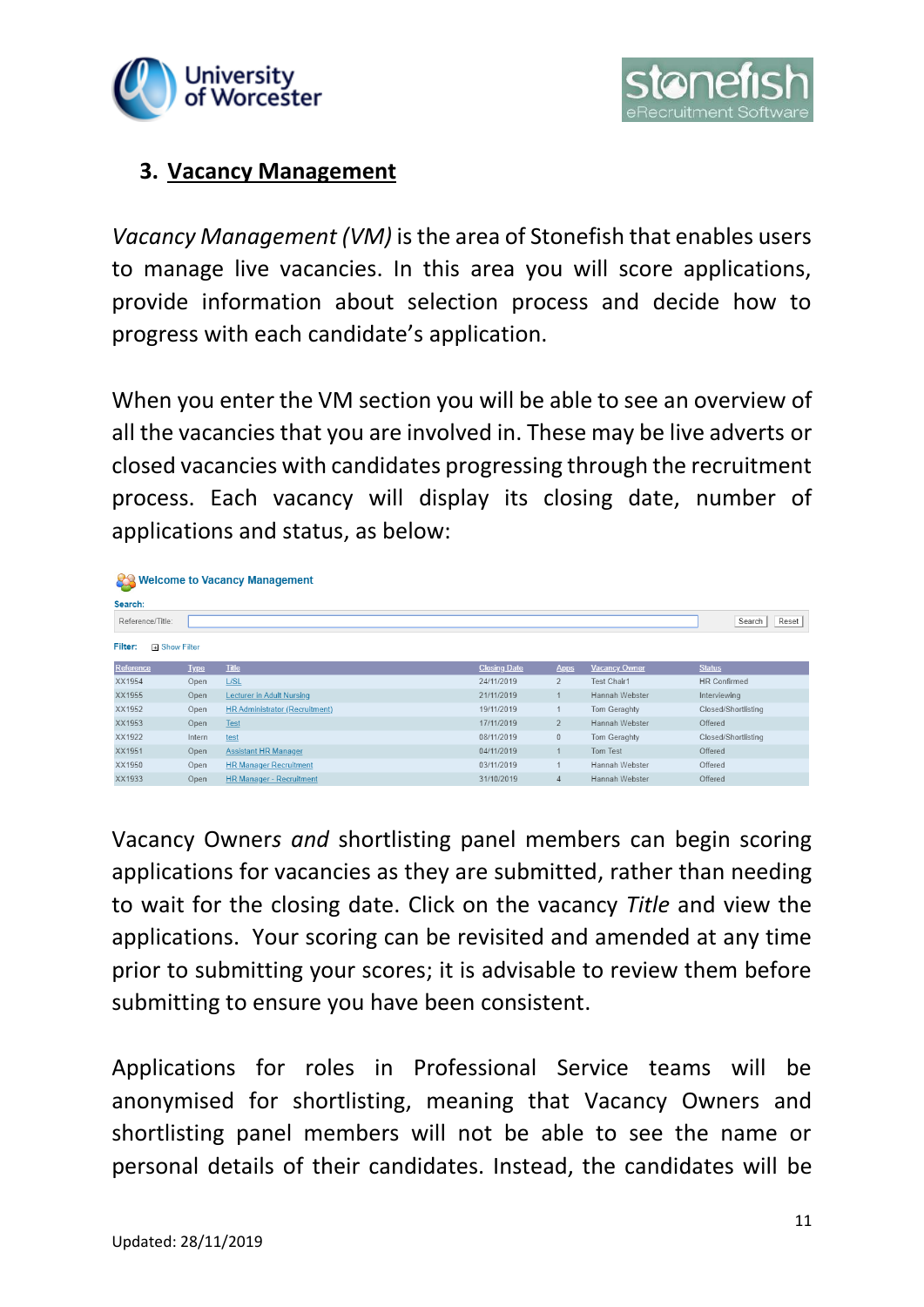



assigned a unique reference number to limit the effect of unconscious bias in shortlisting decisions. Academic roles will not be anonymised in order for candidate's research profiles to be assessed at the shortlisting stage.

To score applications click on the candidate number or name. You will be able to view their application, and to begin scoring you will need to click *Selection Criteria*, as below:

|                                                                                                                                                                                                                                                       | <b>Test Vacancy Management</b>                                                                                                                                                                                                                                                                                                                                                    |
|-------------------------------------------------------------------------------------------------------------------------------------------------------------------------------------------------------------------------------------------------------|-----------------------------------------------------------------------------------------------------------------------------------------------------------------------------------------------------------------------------------------------------------------------------------------------------------------------------------------------------------------------------------|
| My Recruitment Email HR Department Leave Feedback / Report Bug Admin Log Off<br>Home                                                                                                                                                                  | Tom Geraghty (GERT1)                                                                                                                                                                                                                                                                                                                                                              |
|                                                                                                                                                                                                                                                       | << Previous<br>Return to Job<br>1 of 1<br>Next                                                                                                                                                                                                                                                                                                                                    |
| 1090                                                                                                                                                                                                                                                  | Select in Applications grid                                                                                                                                                                                                                                                                                                                                                       |
| <b>Candidate Notes</b><br><b>View All User Notes</b>                                                                                                                                                                                                  | Data Protection Act                                                                                                                                                                                                                                                                                                                                                               |
|                                                                                                                                                                                                                                                       | Please make shortlisting decisions solely on the evidence available to you from the application<br>form and additional information submitted by the candidate.<br>You should ensure this evidence is assessed solely on the basis of a sound person specification<br>and never write anything in your notes that you can't prove or is potentially offensive or<br>discriminatory |
| <b>Selection Criteria</b><br><b>D</b> eferences<br><b>Application Form</b><br><b>All Documents</b>                                                                                                                                                    | Set unscored criteria to "Not scoring"                                                                                                                                                                                                                                                                                                                                            |
| 1: CIPD level 3 qualification. (essential to the job)<br>The applicant was not asked this question. Please use the application form and additional documents supplied by the applicant to score this question.<br>Add Notes<br>Score:<br>$\mathbf{v}$ |                                                                                                                                                                                                                                                                                                                                                                                   |

The structure of the application form requires the applicant to address each criteria of the person specification. This is presented in the application as a supporting statement which you will then be able to score systematically. After reading the supporting statement, you will be able to score by selecting the dropdown box beneath the candidate's response to each criteria. Scoring will be a scale of 0 to 3, as follows:

- 0 Does not meet criterion
- 1 Partially meets criterion
- 2 Fully meets criterion
- 3 Exceeds criterion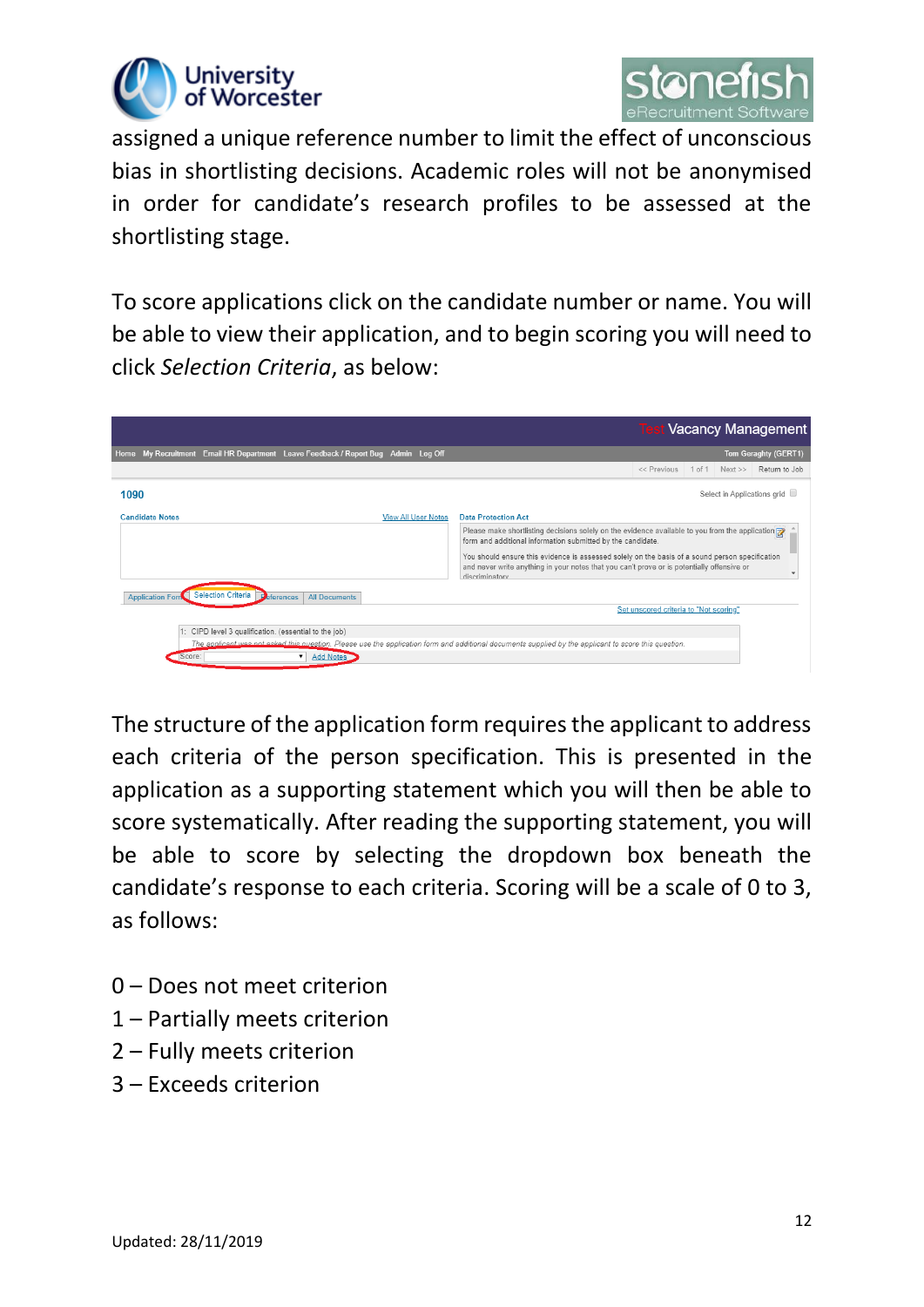



If you score a candidate's supporting statement in relation to an essential criterion as a '0', Stonefish will provide the following alert:



By scoring '0' you have confirmed that this candidate is not suitable for the vacancy, and you have the option to set the remaining scores to *'Not scoring'*. You are encouraged to use this feature and select *'OK'* as candidates who are not able to meet the essential criteria should not be shortlisted for interview.

Once you have entered your scores for each of the candidates, you can review scores by returning to the vacancy overview, seeing both the candidates' total score and score by criteria:



If all applications have been scored and the closing date has passed, scores can be submitted by each shortlisting panel member to the Vacancy Owner by selecting the *Complete Scores* icon in the top right of the screen:

|                                    |                                                                                   |            |        |         |                      |                               |                     | <b>Test Vacancy Management</b> |                                  |
|------------------------------------|-----------------------------------------------------------------------------------|------------|--------|---------|----------------------|-------------------------------|---------------------|--------------------------------|----------------------------------|
|                                    | Home My Recruitment Email HR Department Leave Feedback / Report Bug Admin Log Off |            |        |         |                      |                               |                     |                                | <b>Tom Geraghty (GERT1)</b>      |
| <b>Job Admin</b>                   | <b>Job Details</b><br>Scores / Notes                                              | Mail Merge | Search | Reports | <b>User Guidance</b> |                               |                     |                                | Return to Jobs                   |
|                                    | XX1952 - HR Administrator (Recruitment)                                           |            |        |         |                      |                               |                     |                                | $\mathcal{P}$<br>Complete Scores |
| Category:                          | <b>Professional Services</b>                                                      |            |        |         |                      | Release Date:                 | 05/11/2019          | <b>Closing Date:</b>           | 241704                           |
| <b>Sub Department: Recruitment</b> |                                                                                   |            |        |         |                      | Shortlist By Date: 22/11/2019 |                     | Interview Date:                | 25/12/2019                       |
|                                    | Vacancy Owner: Hannah Webster FI                                                  |            |        |         |                      | <b>HR</b> Contact:            | <b>Test HRStaff</b> | Submitted/Pending: 1/0         |                                  |
| Status (Type):                     | Closed/Shortlisting (Open)                                                        |            |        |         |                      | Hits/RSS:                     | 8/0                 | <b>Further Details:</b>        | <b>Show Advert</b>               |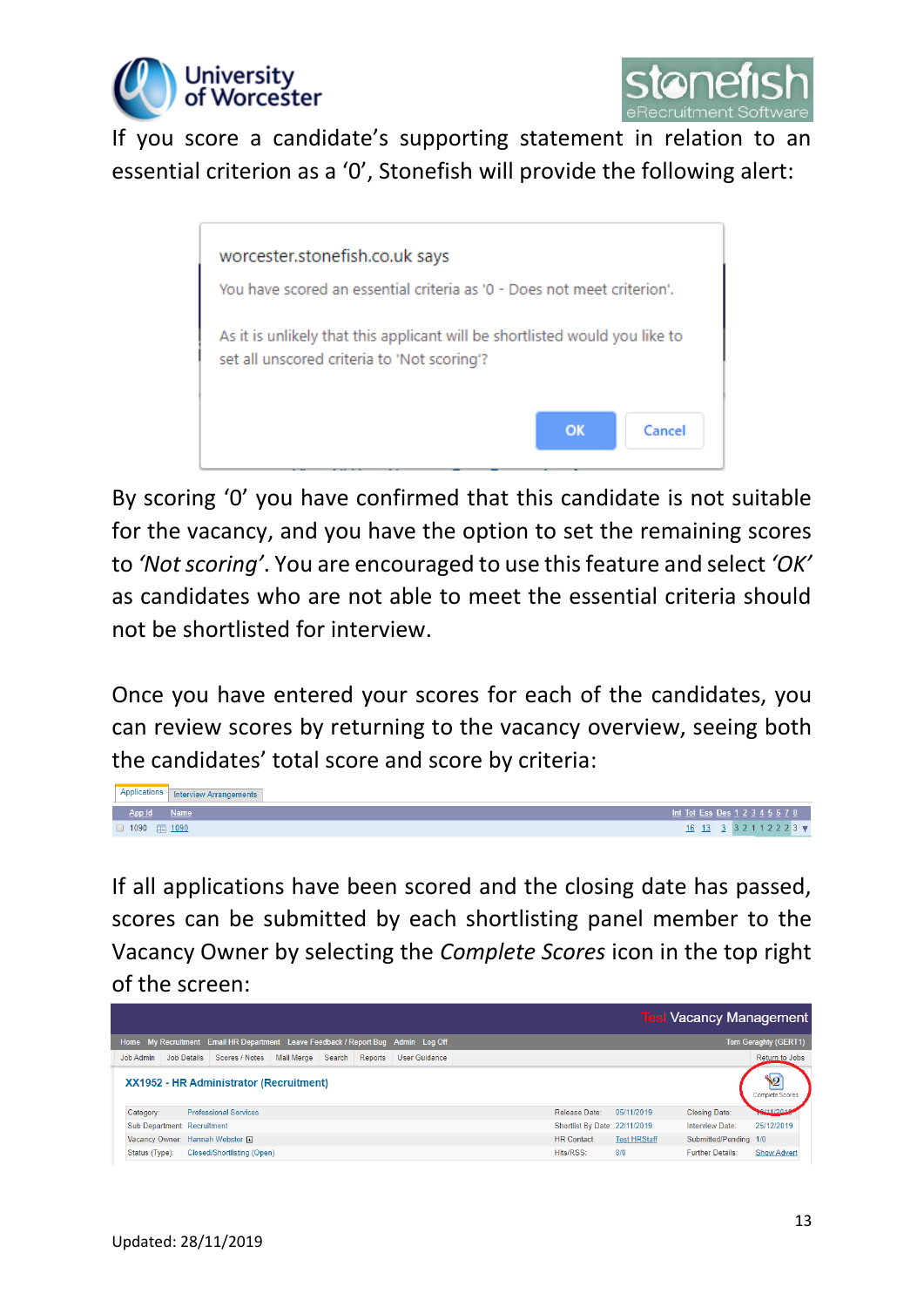



Please ensure you are comfortable with all of your scores before doing so, as scores cannot be altered once submitted.

For information, Stonefish will send automated emails to panel members to remind them to score applications and will also send an email when a vacancy has 20 unscored applications. Once the vacancy has closed, the system will send reminders to ensure that all scoring is completed within five calendar days of the closing date.

#### **a. Vacancy Owner**

Once panel members have submitted their scores, these will need to be reviewed by the Vacancy Owner who will make decisions as to which candidates to shortlist, and which to reject.

After all scores have been submitted, the Vacancy Owner can review the combined score for each candidate accounting for each individual panel member's score. The system will also show which criteria candidates scored most highly in.



The Vacancy Owner can review the scoring by panel members for a candidate by clicking on their Total score; in the example above, this would be the 34. This will provide the Vacancy Owner with the following view:

| <b>ID</b> | Name           |    |    | <b>Total Essential Desirable Decision</b> |                      |  |  | 45678           |  |     |
|-----------|----------------|----|----|-------------------------------------------|----------------------|--|--|-----------------|--|-----|
| 1090 1090 |                | 34 | 28 |                                           |                      |  |  | 5 4 3 3 5 4 4 6 |  |     |
|           | Tom Geraghty   | 16 | 13 |                                           |                      |  |  |                 |  | 2 3 |
|           | Test Panel1    |    |    |                                           | Scores not submitted |  |  |                 |  |     |
|           | Hannah Webster | 18 | 15 |                                           |                      |  |  |                 |  | 23  |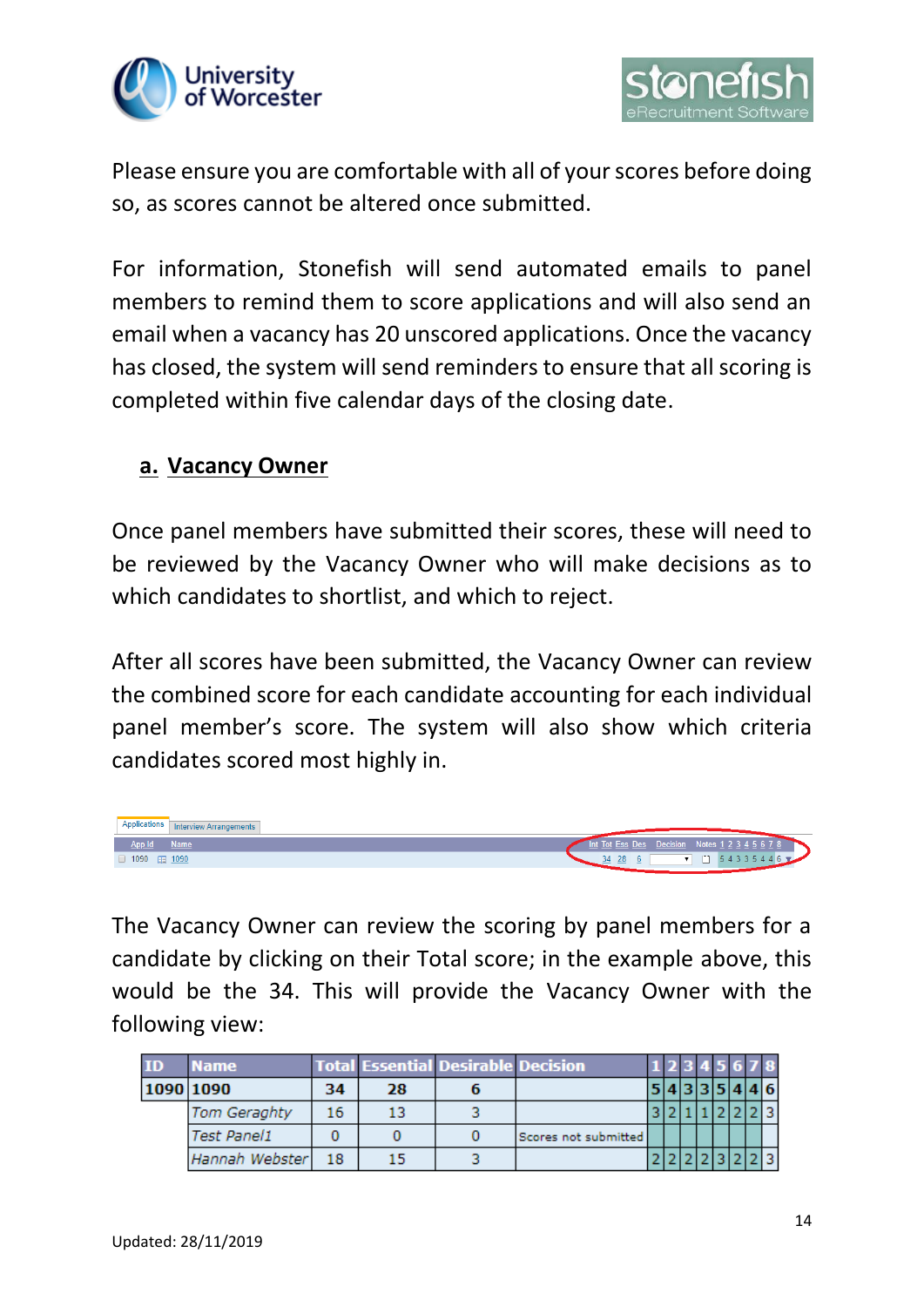



The Vacancy Owner can review the scoring for inconsistencies and discuss with shortlisting panel members where there are notable differences in the scores given. In the example above, it may be that the two scorers want to discuss criteria 3 and 4 given their differing scores.

In the example above, panel member *Test Panel1* has failed to score the applicants. While the Vacancy Owner can still make decisions about which candidates to invite to interview or reject, Stonefish will prompt the Vacancy Owner to provide a reason why shortlisting decisions are being sent to HR for review without the full shortlisting panel having scored.

However, the shortlist can still be sent on to HR by providing the required information and clicking the *Submit Shortlist* icon in the top right of the screen.



Following the Vacancy Owner's submission of their shortlist, they will meet with the HR team to assess the shortlist and undertake compliance checks. HR may ask the Vacancy Owner to reassess one or more candidates, before confirming the shortlist.

Once the shortlist of candidates is confirmed, the system will filter out unsuccessful applicants who will move to a separate tab on the vacancy. This will leave only the shortlisted candidates (with names now visible), as well as generate a new tab titled *Interview Arrangements*.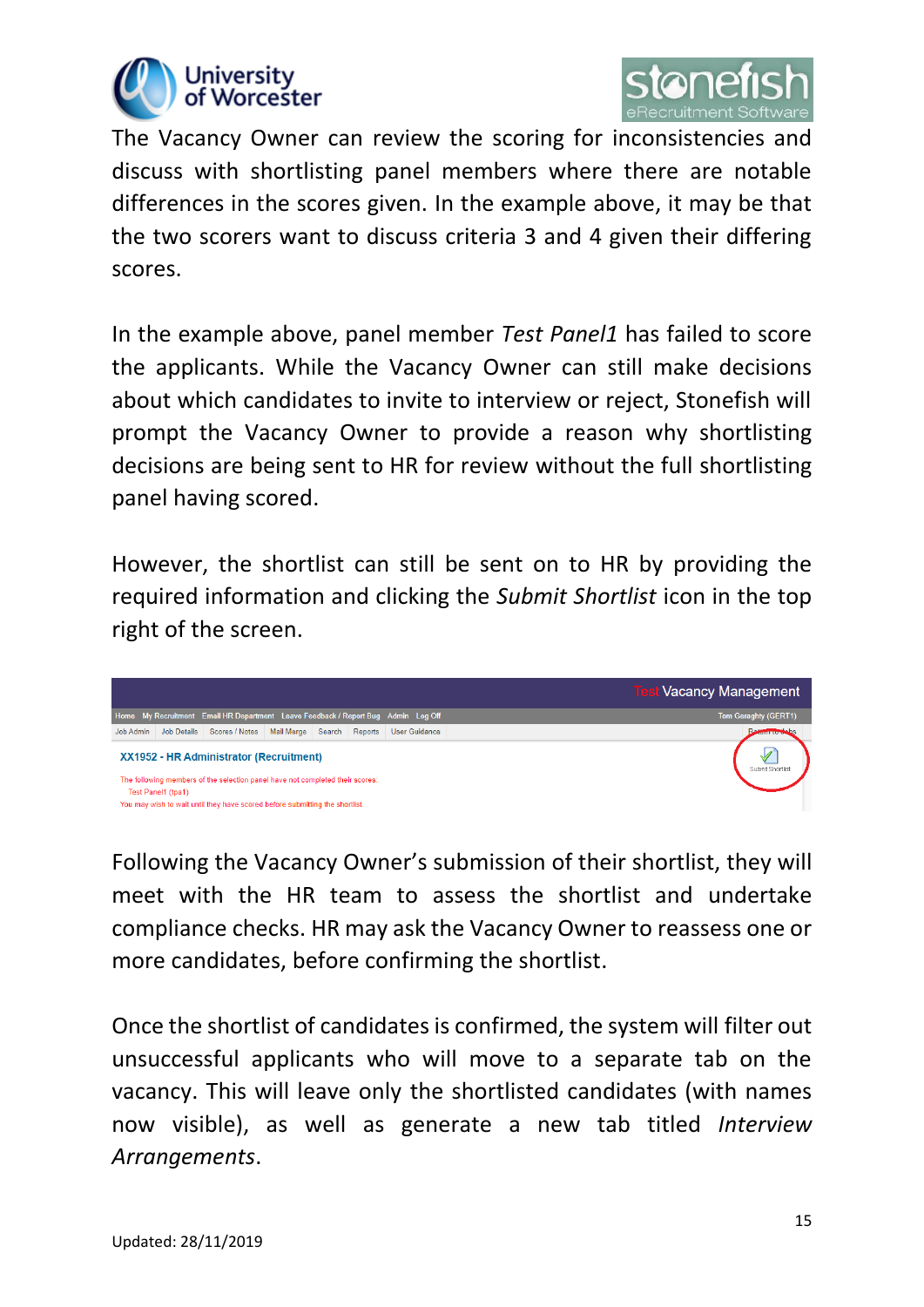



#### **b. Interview arrangements**

Before shortlisted candidates can be invited to attend a selection process, the Recruitment Team and Vacancy Owner will need to make and agree arrangements. These details will populate the mail merge invitations sent to candidates, so it is important that the information is accurate.

These details, shown below, can be entered at any time after the vacancy is available in Vacancy Management, meaning it is not necessary to wait until the closing date has passed.

| <b>Interview Arrangements</b><br>Applications |                                                                                                           |  |
|-----------------------------------------------|-----------------------------------------------------------------------------------------------------------|--|
| <b>General Details</b>                        |                                                                                                           |  |
| Interview panel members:                      | ? Tom Geraghty - Chair<br>Test Panel1 - Panel Member<br>Edit interview panel members                      |  |
| Interview date:                               | 05/11/2019                                                                                                |  |
| Interview length:                             | $\overline{\left(2\right)}$ 5 $\overline{\bullet}$ minutes                                                |  |
| Interview venue:                              | $\left( 7\right)$                                                                                         |  |
|                                               | (e.g. Duncan House, room D4)                                                                              |  |
| Candidate collected by:                       | $\circled{3}$                                                                                             |  |
| Candidate report to:                          | $\circled{3}$                                                                                             |  |
| Contact telephone number:                     | $\circled{3}$                                                                                             |  |
| Interview pre-meet at:                        | $\binom{?}{108}$ $\sqrt{00}$ $\sqrt{0}$                                                                   |  |
| Gaps between interviews:                      | $\left  \begin{array}{cc} 2 & 0 \\ \end{array} \right $ minutes                                           |  |
| Scheduled breaks:                             | $\bullet$ O Yes $\bullet$ No                                                                              |  |
| Planned lunch break:                          | <b>?</b> ⊙ Yes <sup>●</sup> No                                                                            |  |
| Number of interview rounds:                   | 21                                                                                                        |  |
| Check for clashes:                            | Test ⊙ Yes <sup>●</sup> No<br>Presentation: ○ Yes ● No<br>Individual: O Yes O No<br>Interview: O Yes O No |  |
| <b>Interview Details</b>                      | <b>Hide details</b>                                                                                       |  |
| Work-Related<br>Exercise/Presentation:        | $\bullet$ O Yes $\bullet$ No                                                                              |  |
| Teaching Session:                             | ? O Yes <sup>●</sup> No                                                                                   |  |
| <b>Additional Details</b>                     |                                                                                                           |  |
| Tour:                                         | $\bullet$ O Yes $\bullet$ No                                                                              |  |
| Publications required:                        | $\bullet$ O Yes $\bullet$ No                                                                              |  |
| Pre-Interview visit invites:                  | $\bigcirc$ $\circ$ Yes $\circ$ No                                                                         |  |
| Notes:                                        | $\circledR$                                                                                               |  |
| Panel Pack Notes:                             |                                                                                                           |  |

The majority of these details will be agreed at the shortlisting meeting with the Recruitment Team, and can be populated by either the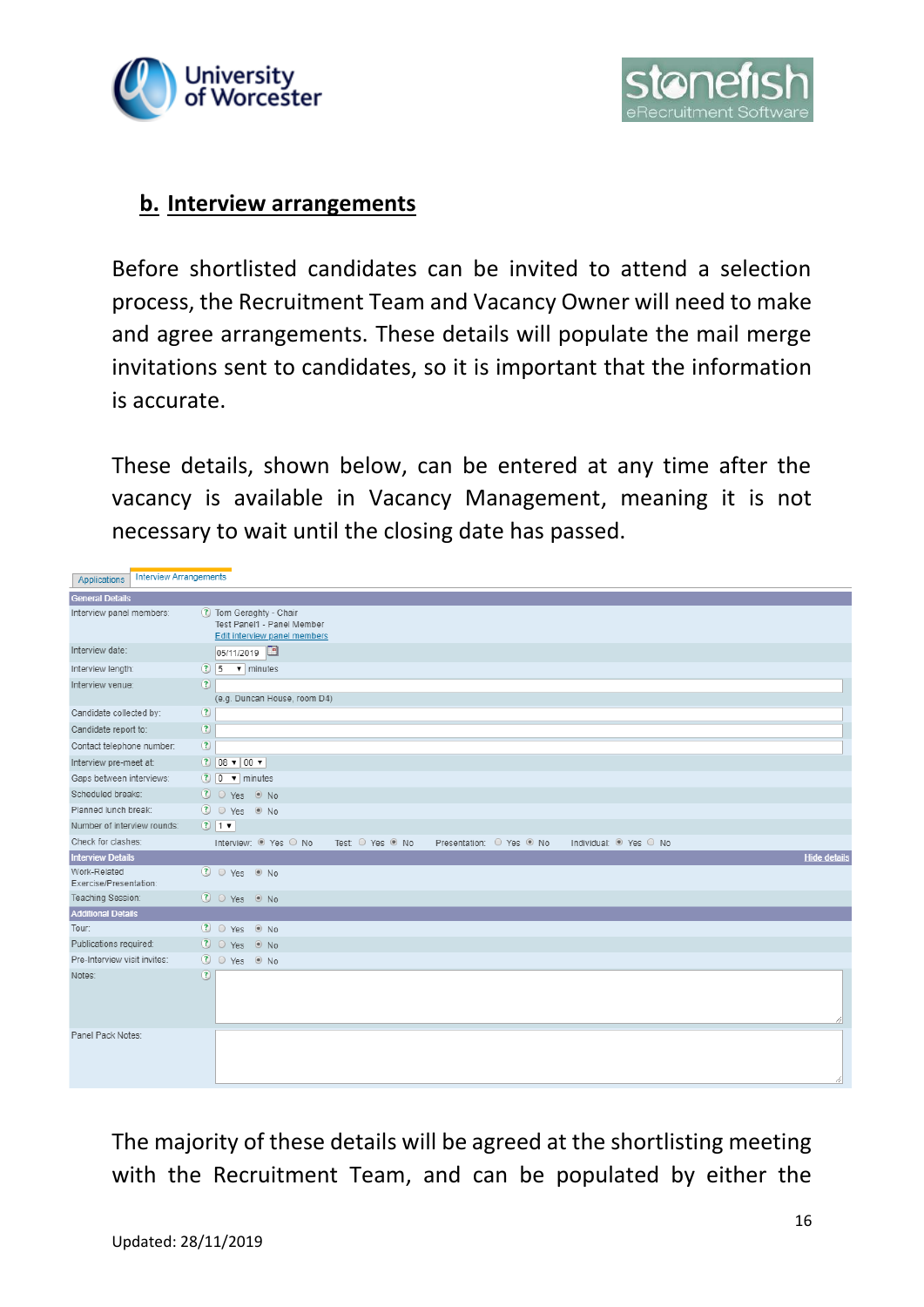



Vacancy Owner or Assistant, or the HR colleague assigned to the vacancy.

#### **c. Interview panel**

Once the vacancy has progressed to making interview arrangements, you will need to enter the details of the interview panel. First, click *Edit interview panel members* which will bring up a pop-up box:

|                | <b>Edit Interview Panel Members</b>                                        |                |              |                                  |                |
|----------------|----------------------------------------------------------------------------|----------------|--------------|----------------------------------|----------------|
|                | <b>Include Chair First Name</b>                                            | <b>Surname</b> | <b>Role</b>  | <b>Email Address</b>             | <b>Options</b> |
| $\circledcirc$ | Tom                                                                        | Geraghty       | Chair        | t.geraghty@worc.ac.uk            |                |
|                | Test                                                                       | Panel1         | Panel Member | testpanelmember1@stonefish.co.uk |                |
| O              | Hannah                                                                     | Webster        | Panel Member | h.webster@worc.ac.uk             | Delete         |
|                | Add internal interview panel member<br>Add external interview panel member |                |              | Save                             | Cancel         |

The Vacancy Owner and all shortlisting panel members will remain as selections, but can then be deselected if they will not be involved in the selection process.

To add new panel members, simply select *Add internal interview panel member* and search for the appropriate colleague's name. You can also indicate the Chair of the interview panel if different from the Vacancy Owner.

While the heading reads *Interview Panel Members,* you should also select colleagues who will be involved in the non-interview elements of the selection process, such as the teaching session or work-related exercise, meet & greet, tour guide etc. This enables the Recruitment Team to distribute panel packs or interview schedules to them.

NB: students and non-staff panel members can be added through the *Add external interview panel member* function, but individuals must first be contacted and agree to take part in the selection process before being input. They should be made aware that their details will be entered into the system.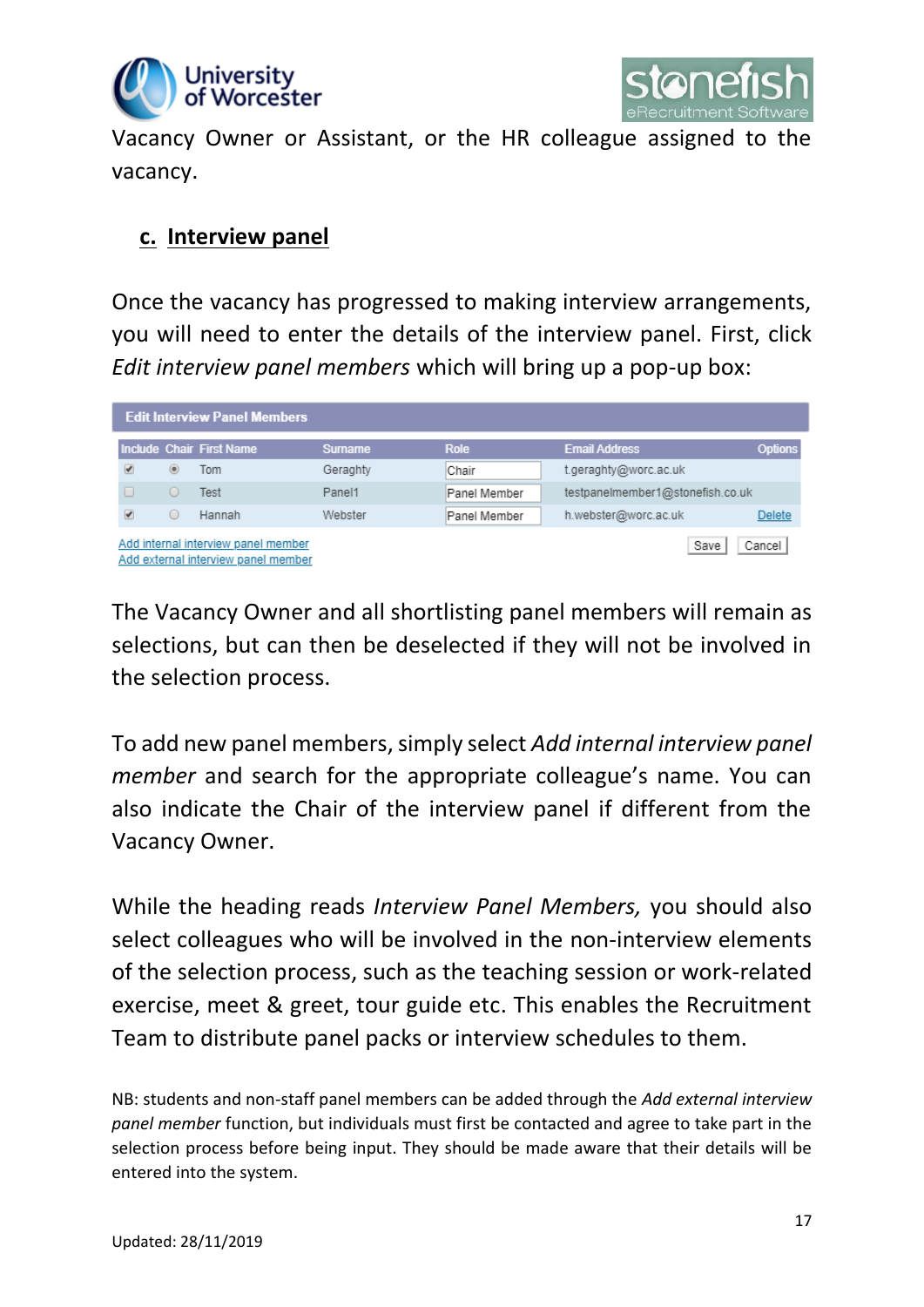



#### **d. Selection elements**

The University's standard process is for selection events to be made up of two elements. For Academic posts this is typically a minimum of a teaching session and panel interview, while Professional Service posts will normally involve a work-related exercise and interview.

In order to provide the Recruitment Team with the details of your selection process elements, you should indicate *Yes* against the appropriate element on the *Interview Details* tab. This will generate a pop-up box as below for you to enter the relevant details:

| <b>Edit Teaching Session Details</b>                                                     |  |
|------------------------------------------------------------------------------------------|--|
| Does the Teaching Session require different scheduling to the interview? 3<br>◉ Yes ⊙ No |  |
| Date:<br>20/11/2019                                                                      |  |
| Length:<br>$\overline{\mathbf{v}}$ minutes                                               |  |
| Venue:                                                                                   |  |
| Candidate collected by:                                                                  |  |
| Candidate report to: 3                                                                   |  |
| Contact telephone number: 2                                                              |  |
| Title: $2$                                                                               |  |
| Details for candidate: 3                                                                 |  |
| Notes: 1                                                                                 |  |
|                                                                                          |  |
| Cancel<br>Update Details                                                                 |  |

In order for the element to appear separately on the selection process schedule, it is important to select *Yes* when asked if the element requires *different scheduling to the interview*. Then simply fill in the details of the element, and in particular the *Details for candidate* section as these details will be provided directly to candidates.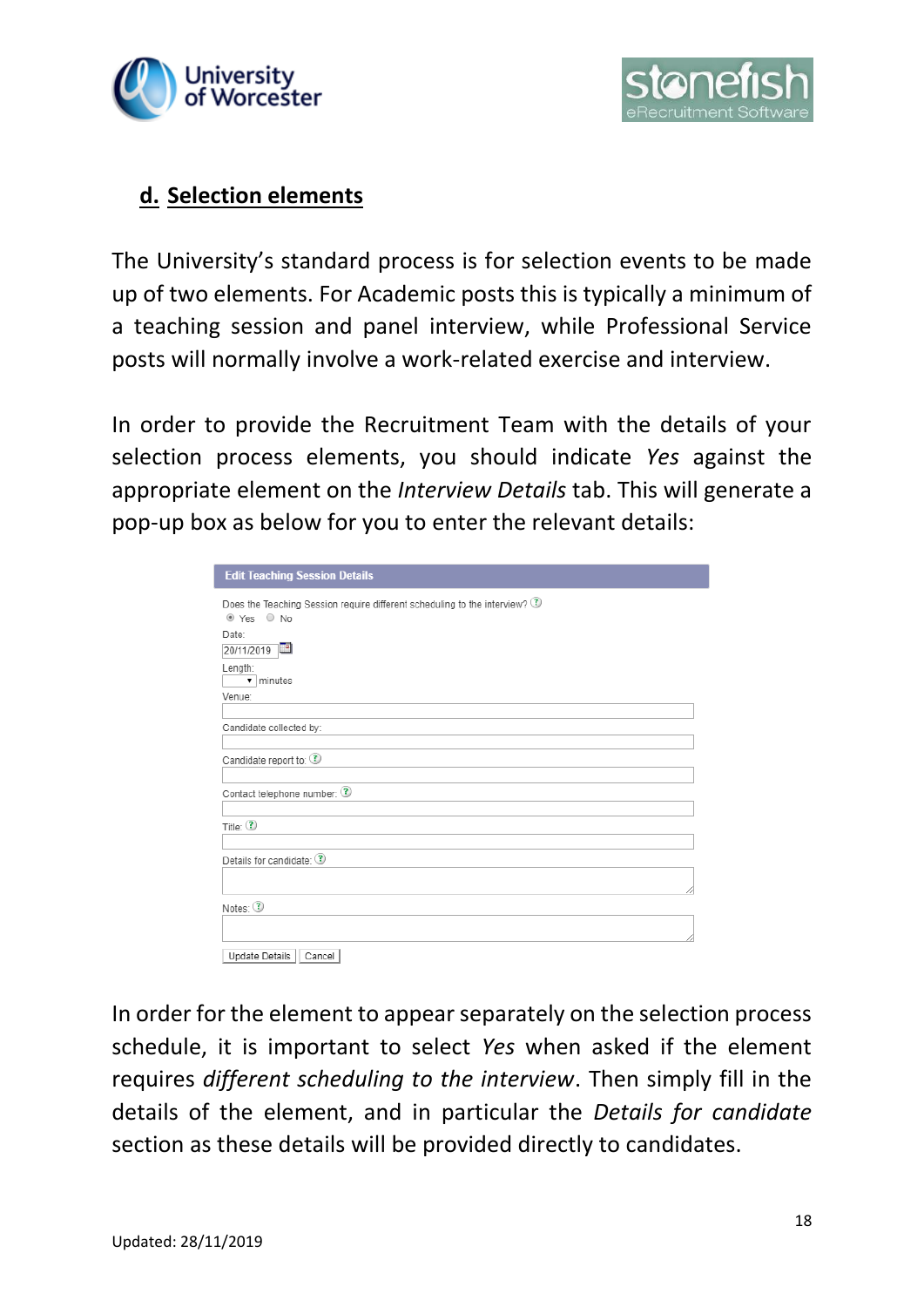



The Recruitment Team will continue to make arrangements for rooms and catering of selection events, but support from departments is appreciated where room availability is scarce, departmental rooms/offices are available or if there are specific requirements.

# **e. Candidate attendance**

Once these details have been provided, the Recruitment Team will send invitations to candidates to attend the selection event. Candidates will be provided with a link to confirm their attendance or withdraw from the process, with Stonefish automatically updating to reflect this, as below:



Candidates who elect to withdraw will be asked to provide a reason from a pre-set list, but will also have the opportunity to elaborate in a free text box.

# **f. References**

Where a candidate has given permission for their referees to be contacted, the Recruitment Team will send reference requests at the same time as inviting candidates to attend. This allows for references to be assessed at an earlier stage, but only where a candidate has given their permission. In cases where permission has been withheld, the Recruitment Team will seek references when an offer has been accepted.

References will be reviewed by the HR department.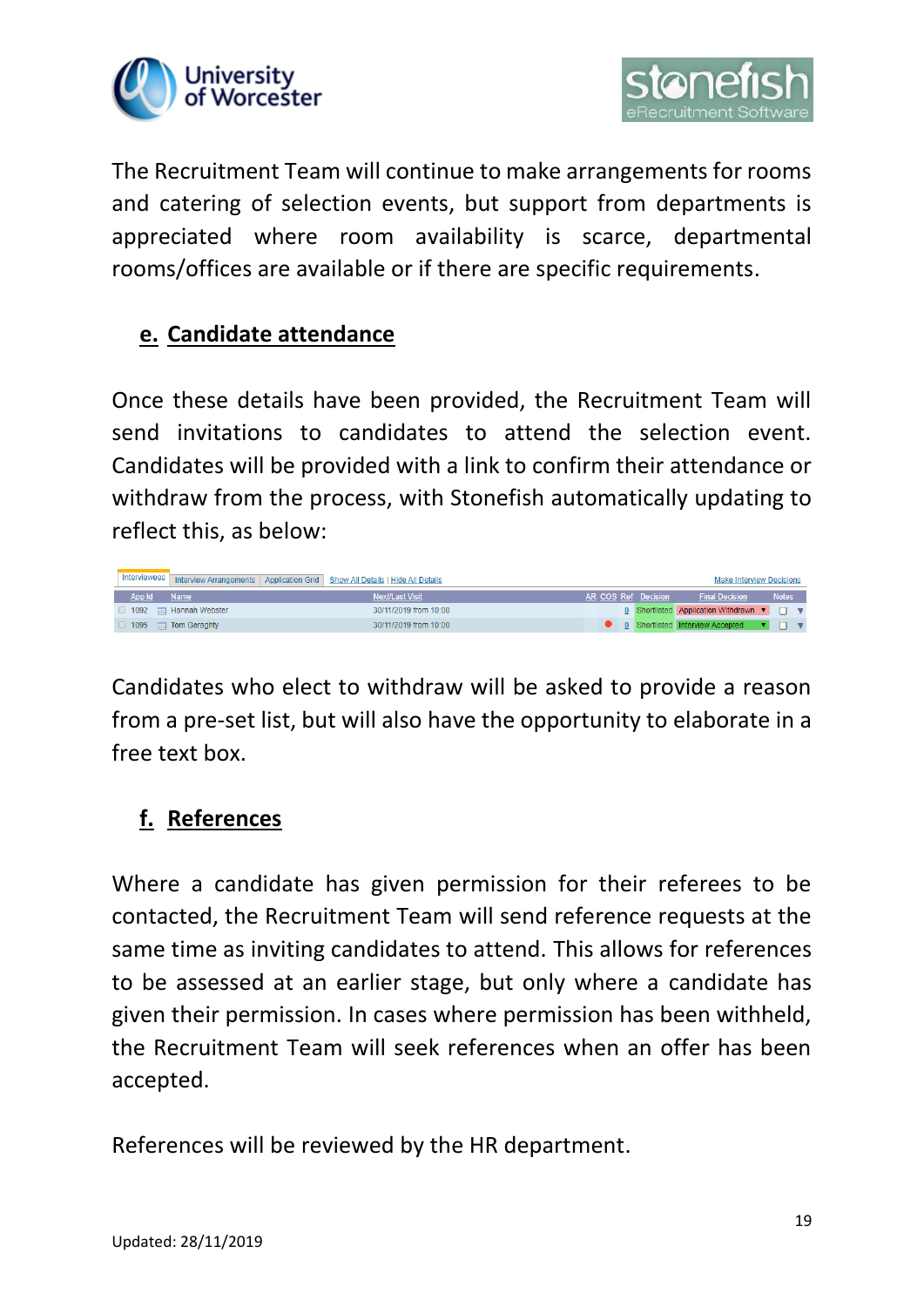



#### **g. Panel packs and interview schedules**

After agreeing interview arrangements and inviting candidates to attend, the Recruitment Team will distribute panel packs electronically with details of the selection event to the appropriate colleagues.

An email will be sent from Stonefish to those involved in the selection event with a link to log in to Stonefish and download the panel pack and candidate details.

Colleagues are reminded of their responsibilities under GDPR to ensure that all information is handled securely, with all candidate information or selection process notes being returned to HR.

#### **h. Supporting documents**

The panel pack will not include supporting documents such as interview notes or presentation record templates.

These documents can be found [here.](https://www2.worc.ac.uk/personnel/765.htm) Panel members and those involved in aspects of the selection process are advised to download and print the documents necessary for them and return these to the HR team after the selection process.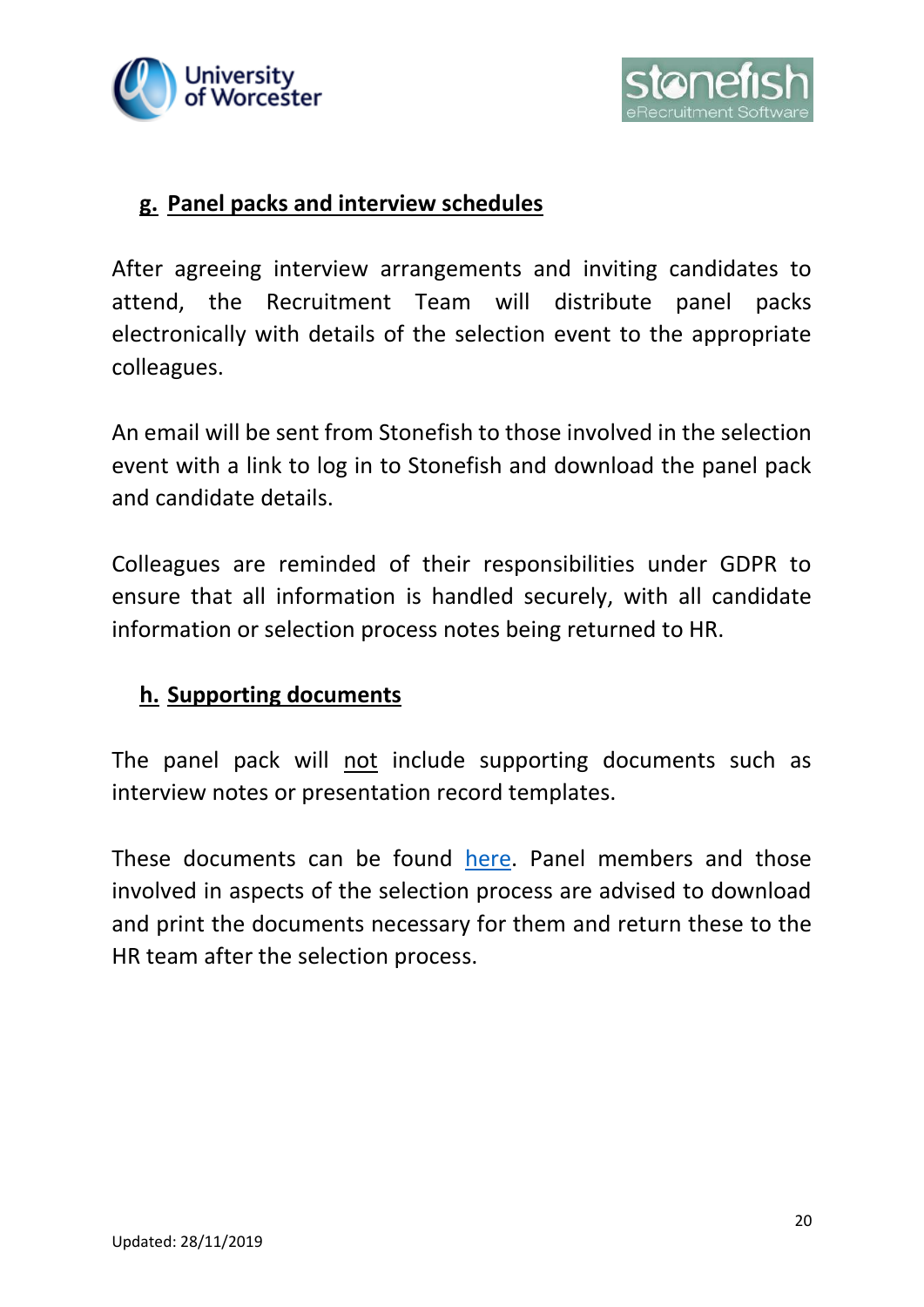



#### 4. **Post-selection process**

The Recruitment Team will meet with the Vacancy Owner after the selection process to ensure support is available to manage the next stages.

After the selection process has taken place and decisions have been made in relation to each candidate's suitability for the role, these should be entered into Stonefish. In order to do so, the Vacancy Owner or Assistant needs to log in to Vacancy Management and select the relevant vacancy.

Above the list of candidates participating in the selection process is a *Make Interview Decisions* link:

| Interviewees |                       | Interview Arrangements   Application Grid   Show All Details   Hide All Details |  |                     | <b>Make Interview Decisions</b>  |       |
|--------------|-----------------------|---------------------------------------------------------------------------------|--|---------------------|----------------------------------|-------|
| App Id       | <b>Name</b>           | <b>Next/Last Visit</b>                                                          |  | AR COS Ref Decision | <b>Final Decision</b>            | Notes |
| 1092         | <b>Hannah Webster</b> | 30/11/2019 from 10:00                                                           |  |                     | 0 Shortlisted Interview Accepted |       |
| 1095         | Tom Geraghty          | 30/11/2019 from 10:00                                                           |  |                     | 0 Shortlisted Interview Accepted |       |

After clicking this link, the system will present the below page where candidate outcomes can be entered from a list of dropdown options on the right of the screen.

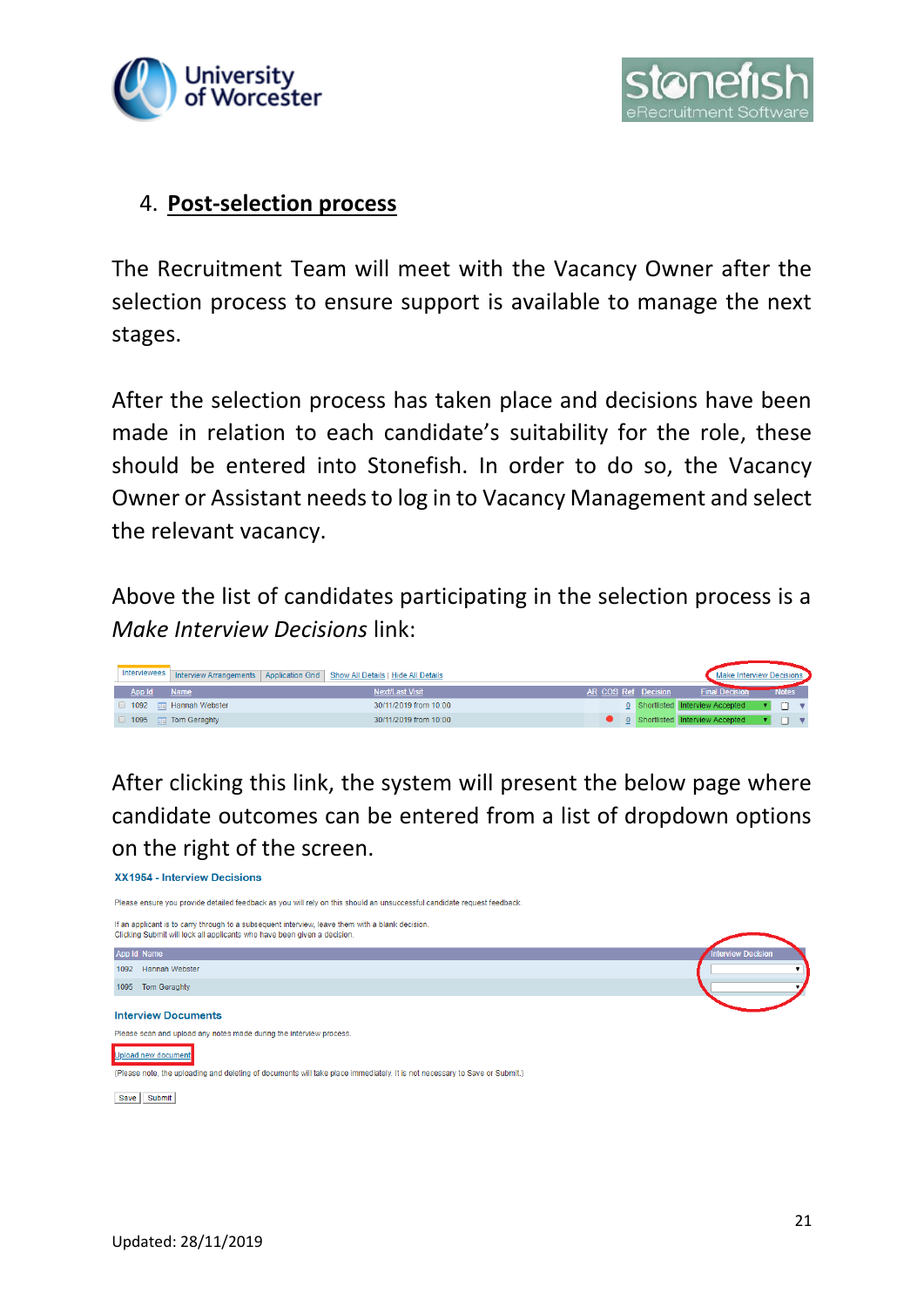



When selecting the appropriate option, the system may ask for notes to be entered. As with all entries in Stonefish, any information entered here is auditable and disclosable to candidates so any information should be accurate and factual. If notes are not required, please enter " $N/A$ ".

The Vacancy Owner or Assistant should also upload a scanned copy of the selection process summary, including feedback noted by the panel. This will be used to provide feedback to candidates who request it. This can be done by clicking *Upload new document*.

# **a. Making an offer**

After selecting *Offer* and providing notes where applicable, a link will appear next to the candidate on the main vacancy screen titled *Make Offer.* Clicking this link will prompt the following page to appear:

| Job reference:<br>Job title:                                                                              |  |
|-----------------------------------------------------------------------------------------------------------|--|
| <b>XX1954</b><br><b>L/SL</b>                                                                              |  |
| Job type:                                                                                                 |  |
| FTE:<br>Working hours: Weeks Per Year:<br>52<br>1<br>37                                                   |  |
| Grade:<br>Point:<br>Salary:<br>$AC2$ $\blacktriangledown$<br>$30 -$<br>33198<br>FTE Adjusted value: 33198 |  |
| Contract type:<br>● Permanent ● Fixed Term                                                                |  |
| Proposed start date:<br>dd/mm/yyyy                                                                        |  |
| <b>Relocation offered:</b><br>○ Yes ○ No                                                                  |  |
| <b>Probation Period:</b>                                                                                  |  |
| Is this a Maternity Cover:<br>◎ Yes ◎ No                                                                  |  |
| Line Manager:                                                                                             |  |
|                                                                                                           |  |
| Mentor:                                                                                                   |  |
| Location:<br><b>City Campus</b><br>۰.                                                                     |  |
| Employment Subject To:<br>References                                                                      |  |
| Qualification check                                                                                       |  |
| <b>Health check</b>                                                                                       |  |
| $\Box$ DBS                                                                                                |  |
| Work permit                                                                                               |  |
| PG Cert Required                                                                                          |  |
| Other                                                                                                     |  |

Print Save Submit